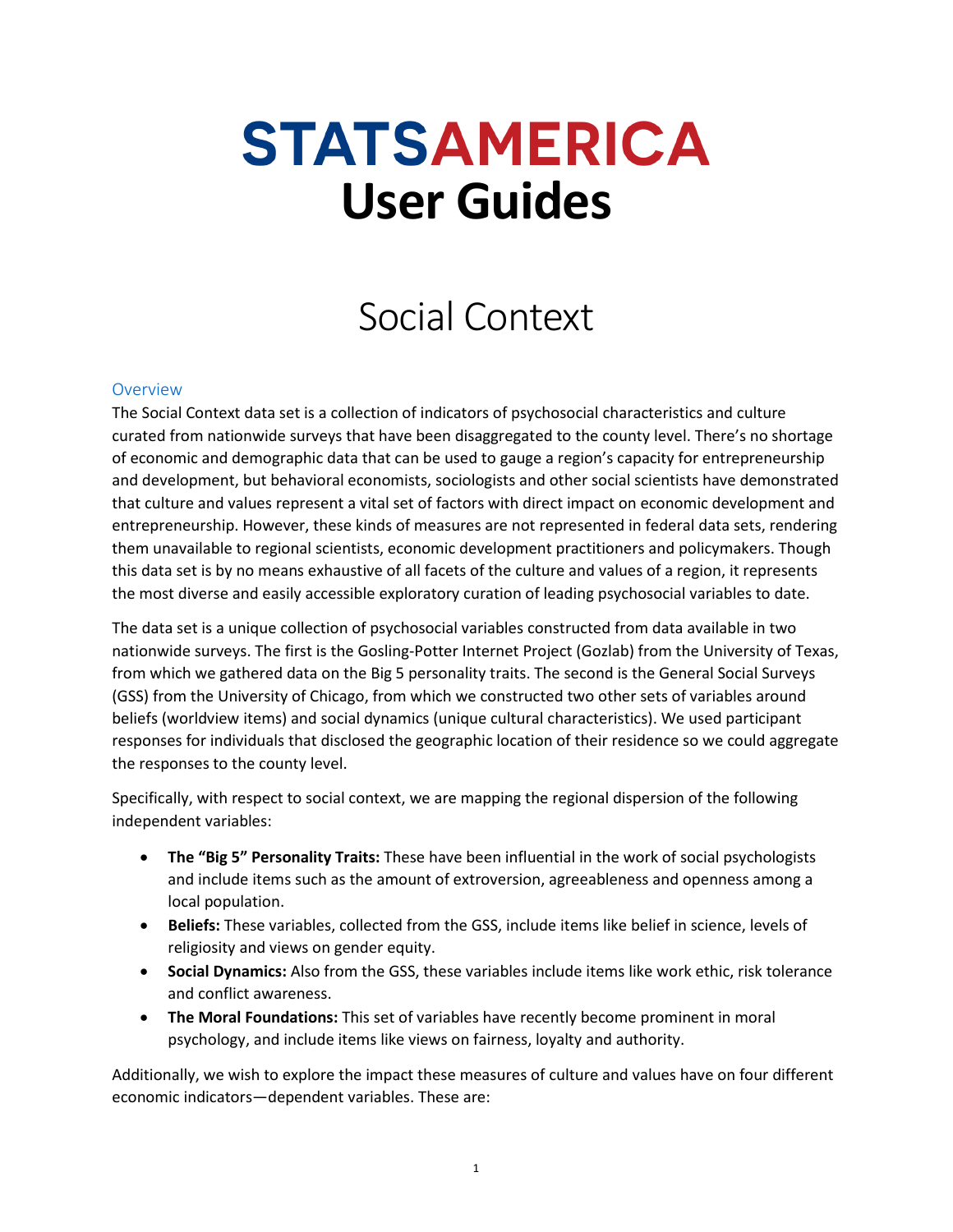- **Income and Employment**: These are obtained from the U.S. Census Bureau at the county level.
- **Income Mobility**: This is obtained from the [Equality of Opportunity Project.](https://opportunityinsights.org/) This variable is measured as the percentage increase in income at age 26 as a result of spending one additional year of childhood in a particular county.
- **Entrepreneurship**: This is computed from U.S. Census Bureau data, specifically, it is the ratio of establishment births (i.e., startups) to the number of total establishments in a year in a particular county.

## How to use the data

There are a variety of applications of the data set. The most accessible application is in the E-primed Entrepreneurial Readiness Index. Users can view the E-primed to get a headline view of their region's entrepreneurial capacity. A few variables from the Social Context data set are part of the component measuring a region's personality and attitude in the context of its capacity for entrepreneurship and innovation.

For those who want to dig further into the data, we provide downloads of all the variables. The economic development community, government officials, business and nonprofit leaders, and the general public can use the data for many applications.

Suppose that a nonprofit wants to open a new branch of their organization and doesn't know where to set up shop. Recognizing the importance of organizations to locate in areas whose residents have values that align with those of the organization, the owner or board may use our data to find a region that scores highly on certain characteristics. A social service organization whose mission is to alleviate poverty may look for areas that score highly on traits like selflessness, agreeableness, collectivism and empathy. A religious organization may want to find an area that scores highly on religiosity. An arts and culture organization may look for areas that score highly on openness. An LGBTQ+ organization may want an area that scores highly on tolerance, gender equity, empathy and openness. The data set has wide coverage across many different facets of culture and psychosocial characteristics, so virtually any kind of organization can use it to find areas that score highly for a variety of desired traits. Similarly, entrepreneurs can use the data to find areas that score highly on traits they deem important for the success of their business, like work importance, risk taking, conscientiousness or others.

Government officials can use these data to get an idea of what kinds of projects are politically feasible in their community without having to commission expensive public opinion surveys. For example, if school officials determine that a property tax increase is necessary for capital upgrades or teacher salary increases, they can use these data to decide the best strategies to use for public outreach. If the county scores highly on collectivism, empathy and selflessness, they can frame the proposed tax levy increase in terms of providing a public benefit to vulnerable populations, such as students from low-income families. Conversely, if a county scores low on these measures, they can frame the tax increase as a way to raise funds to increase opportunities for students to get ahead.

# Construction of the variables

To aggregate the survey responses to the county level and enhance their practicality to users, we had to take several steps. First, we scaled groups of individual survey variables from Gozlab (across all available years) in similar order and calculated their means to compute agreeableness, conscientiousness, extraversion, neuroticism and openness. Similarly, we scaled individual survey variables from the GSS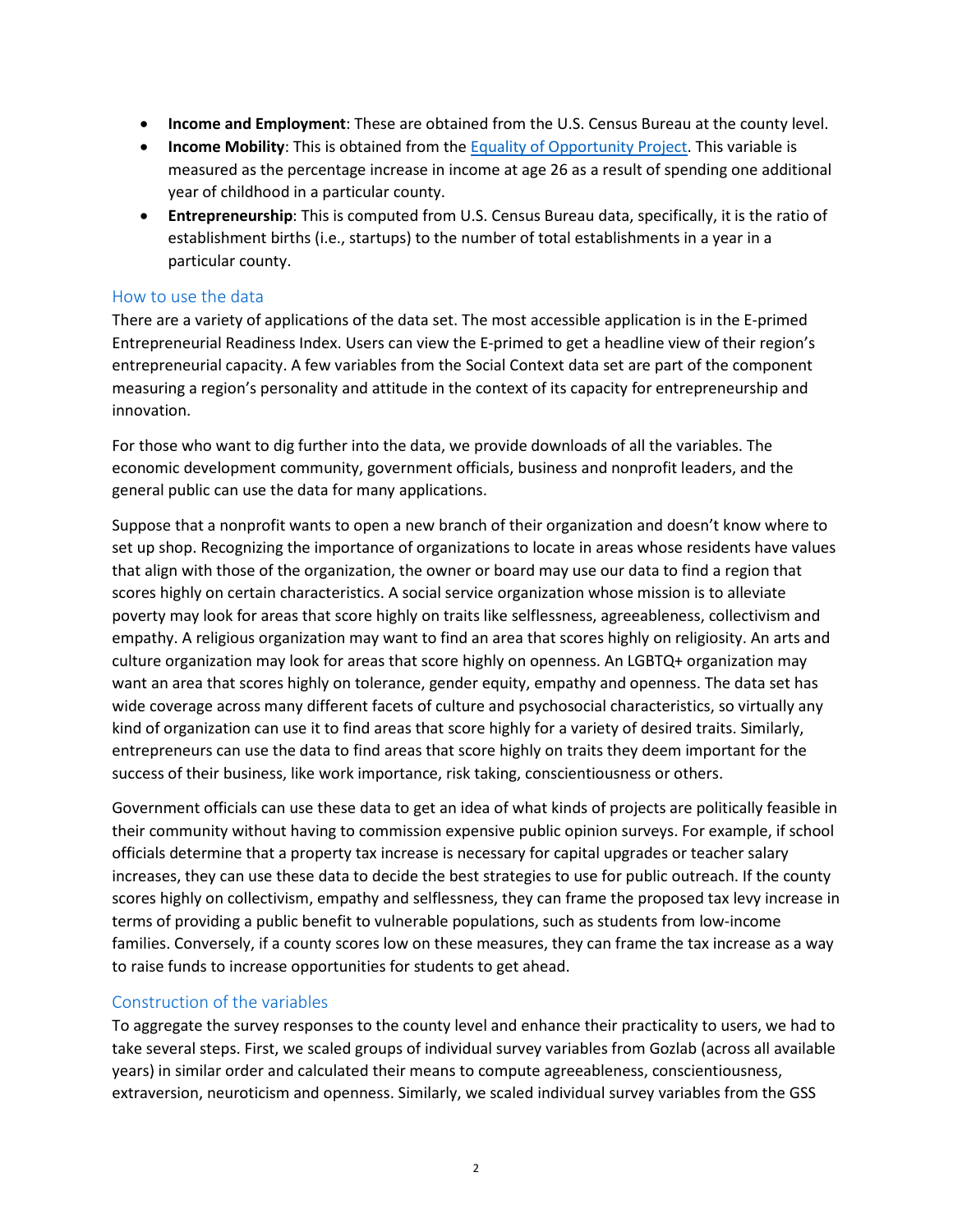(across all available years), then calculated their means to compute belief in science, collectivism, conflict awareness, empathy, gender equality, hopefulness, religiosity, risk-taking, selflessness, tolerance and work ethic. For ease of interpretation, all independent variables were then put on a 100 point scale where 100 is the highest-scoring county for each variable. For each of the four dependent variables, we had to use an algorithm called Brieman's Random Forest to impute values for counties without data.

The independent variables we used are below in bold, and they were constructed by aggregating and rescaling responses to the statements or questions below each independent variable. Respondents were asked to rate the degree to which they agree with each statement, how frequently they engage in the action in the statement, the importance of each statement to them, or the likelihood that each statement is true on a five-point Likert scale. Then, points were assigned based on the veracity of the response, ranging from 0 to 100.

# *Big Five Personality Traits*

# **Agreeableness**

- (1) I am helpful and unselfish with others.
- (2) I tend to find fault with others.
- (3) I tend to start quarrels with others.
- (4) I have a forgiving nature.
- (5) I am generally trusting.
- (6) I can be cold and isolated.
- (7) I am considerate and kind to almost everyone.
- (8) I am sometimes rude to others.
- (9) I like to cooperate with others.

# **Conscientiousness**

- (1) I can be somewhat careless.
- (2) I carry out my job thoroughly.
- (3) I am a reliable worker.
- (4) I tend to be disorganized.
- (5) I tend to be lazy.
- (6) I persevere until the task is finished.
- (7) I do things efficiently.
- (8) I make plans and follow through with them.
- (9) I am easily distracted.

# **Extraversion**

- (1) I see myself as someone who is reserved.
- (2) I am talkative.
- (3) I am full of energy.
- (4) I am passionate and spirited.
- (5) I tend to be quiet.
- (6) I have an assertive personality.
- (7) I am sometimes shy and inhibited.
- (8) I am outgoing and sociable.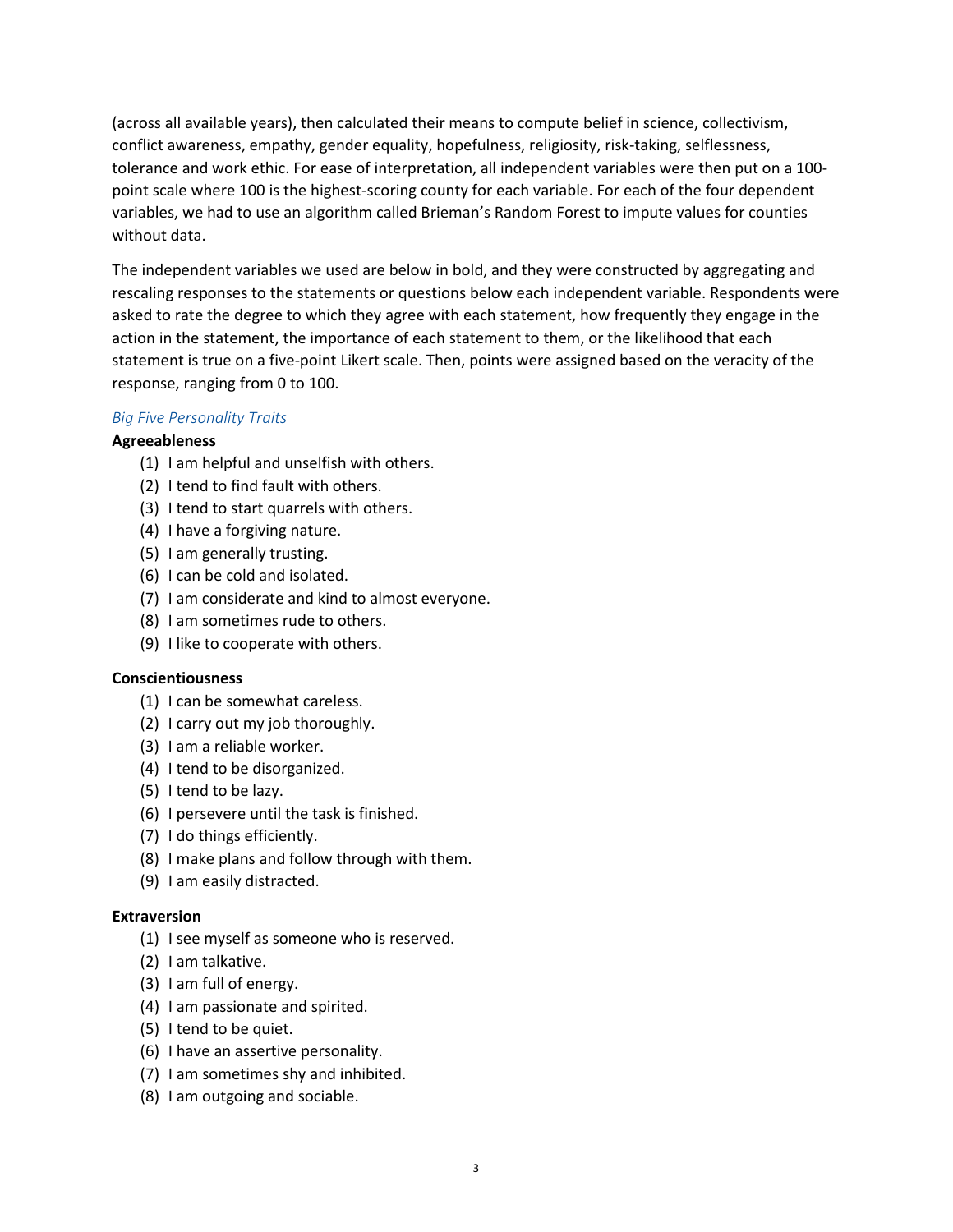### **Neuroticism**

- (1) I am relaxed and can handle stress well.
- (2) I am depressed and blue.
- (3) I can be tense.
- (4) I worry a lot.
- (5) I am emotionally stable and not easily upset.
- (6) I can be moody.
- (7) I remain calm in tense situations.
- (8) I get nervous easily.

#### **Openness**

- (1) I am curious about many things.
- (2) I always come up with new ideas.
- (3) I am creative and a deep thinker.
- (4) I have an active imagination.
- (5) I am inventive.
- (6) I value artistic experiences.
- (7) I prefer work that is routine.
- (8) I like to reflect and play with ideas.
- (9) I have few artistic interests
- (10) I am advanced in art, music or literature.

#### *Beliefs*

#### **Belief in Science**

- (1) Even if it brings no immediate benefits, scientific research that advances the frontiers of knowledge is necessary and should be supported by the federal government.
- (2) Science and technology are making our lives, healthier, easier and more comfortable.
- (3) We believe too often in science, and not enough in feelings and faith.

#### **Gender Equity**

- (1) A husband's job is to earn money; a wife's job is to look after the home and family.
- (2) All in all, family life suffers when the woman has a full-time job.
- (3) Both the husband and the wife should contribute to the household income.
- (4) How important is the women's rights issue to you?
- (5) It is more important for a wife to help her husband's career than to have one herself.
- (6) It is much better for everyone involved if the man is the achiever outside the home and the woman takes care of the home and family.
- (7) It is not good if the man stays at home and cares for the children and the woman goes out to work.

#### **Hopefulness**

- (1) I can think of many ways to reach my current goals.
- (2) I hardly ever expect things to go my way.
- (3) If I should find myself in a jam, I could think of many ways to get out of it.
- (4) If something can go wrong for me, it will.
- (5) I'm always optimistic about my future.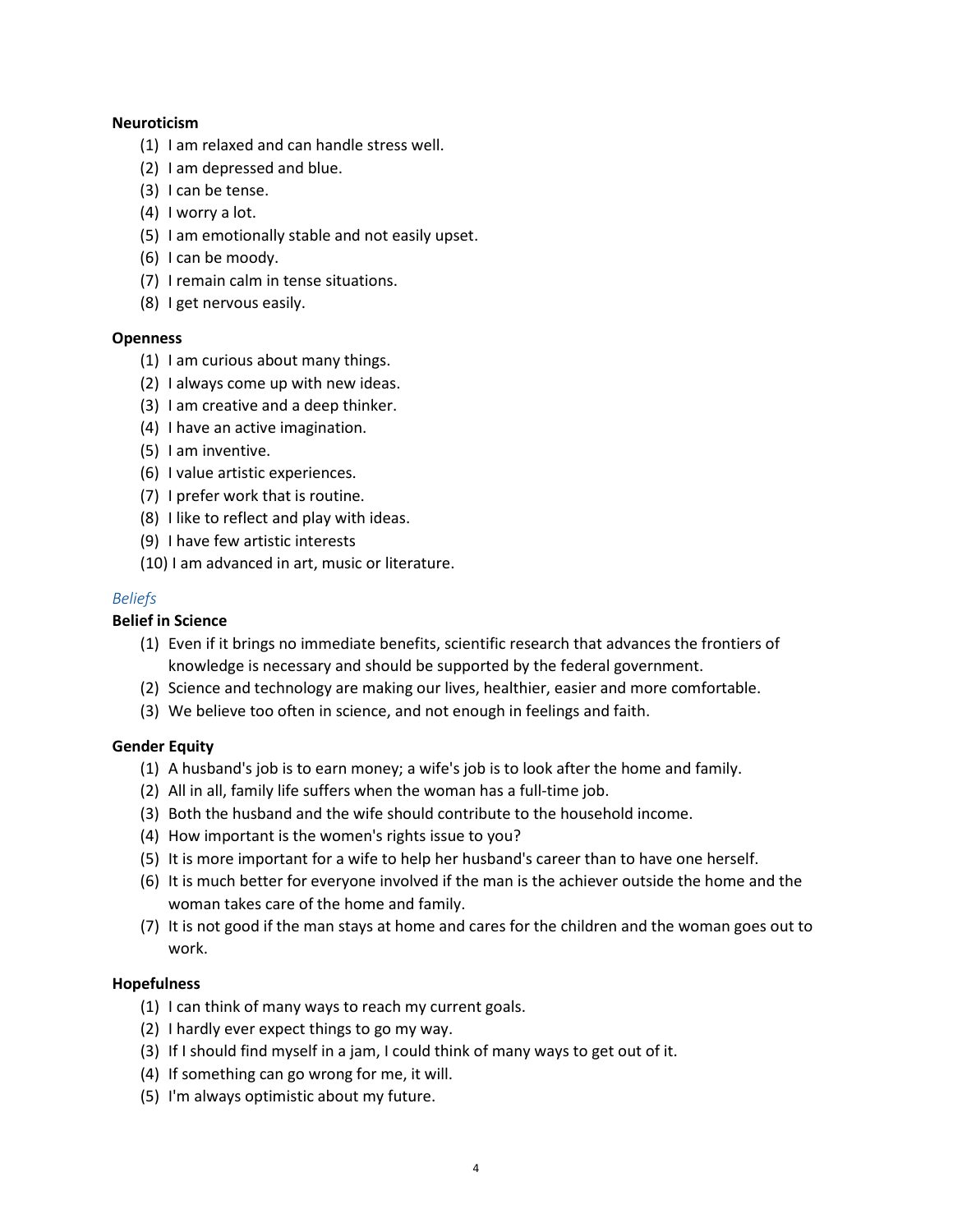(6) There are lots of ways around any problem that I am facing now.

### **Religiosity**

- (1) I ask for God's help in the midst of daily activities.
- (2) I desire to be closer to God or in union with Him.
- (3) To me, life is meaningful only because God exists.
- (4) Would you describe yourself as religious?
- (5) About how often do you pray?
- (6) It is important to obey church teachings even if I don't understand them.
- (7) I don't know whether there is a God and I don't believe there is any way to find out.

### **Selflessness**

- (1) Are you a selfish person?
- (2) I am usually willing to sacrifice my own wishes to let the one I love achieve his/hers.
- (3) I cannot be happy unless I place the one I love's happiness before my own.
- (4) I would endure all things for the sake of the one I love.
- (5) I would rather suffer myself than let the one I love suffer.
- (6) Personally assisting people in trouble is very important to me.

#### **Tolerance**

- (1) All religious groups in America should have equal rights.
- (2) I accept others even when they do things I think are wrong.
- (3) Would you accept a person from a different religion or with a very different religious view from yours who is a candidate of the political party you prefer?

#### *Social Dynamics*

#### **Collectivism**

- (1) Adult children have a duty to look after their elderly parents.
- (2) People who are better off should help friends who are less well off.
- (3) Those in need have to learn to take care of themselves and not depend on others.
- (4) When there are children in the family, parents should stay together even if they don't get along.

#### **Conflict Awareness**

*In all countries, there are differences or conflicts between different social groups. In your opinion, in America, how much conflict is there between…*

- (1) Poor people and rich people?
- (2) People at the top of society and people at the bottom?
- (3) Young people and older people?
- (4) Management and workers?
- (5) The working class and the middle class?

#### **Empathy**

- (1) I often have tender, concerned feelings for people less fortunate than me.
- (2) Other people's misfortunes do not usually disturb me a great deal.
- (3) When I see someone being taken advantage of, I feel kind of protective toward them.
- (4) When I see someone being treated unfairly, I sometimes don't feel very much pity for them.